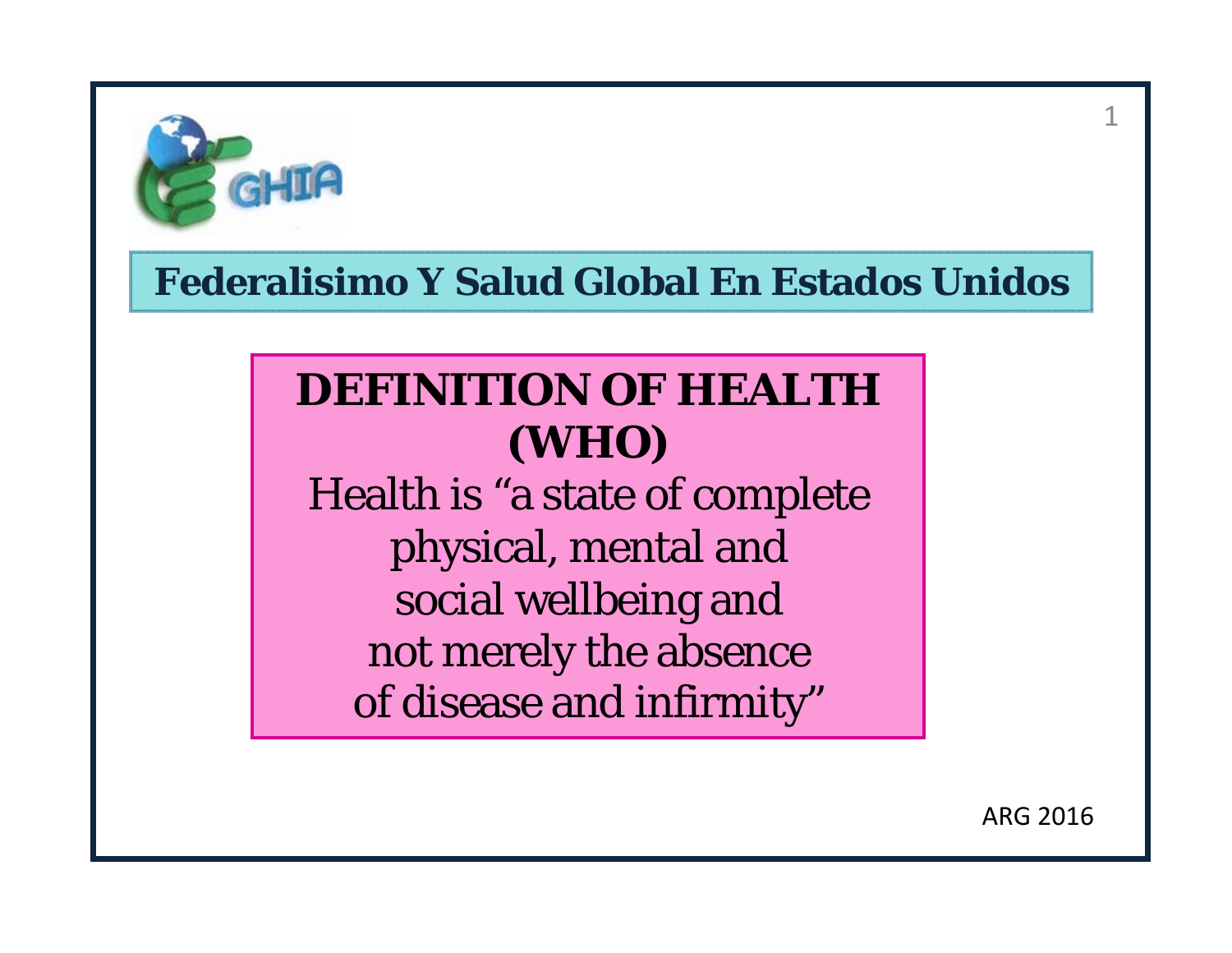

# **Definition of Global Health** Health problems, issues, and concerns that transcend national boundaries, and may best be addressed by cooperative actions

Ref. Dr. Teruel

ARG. 2016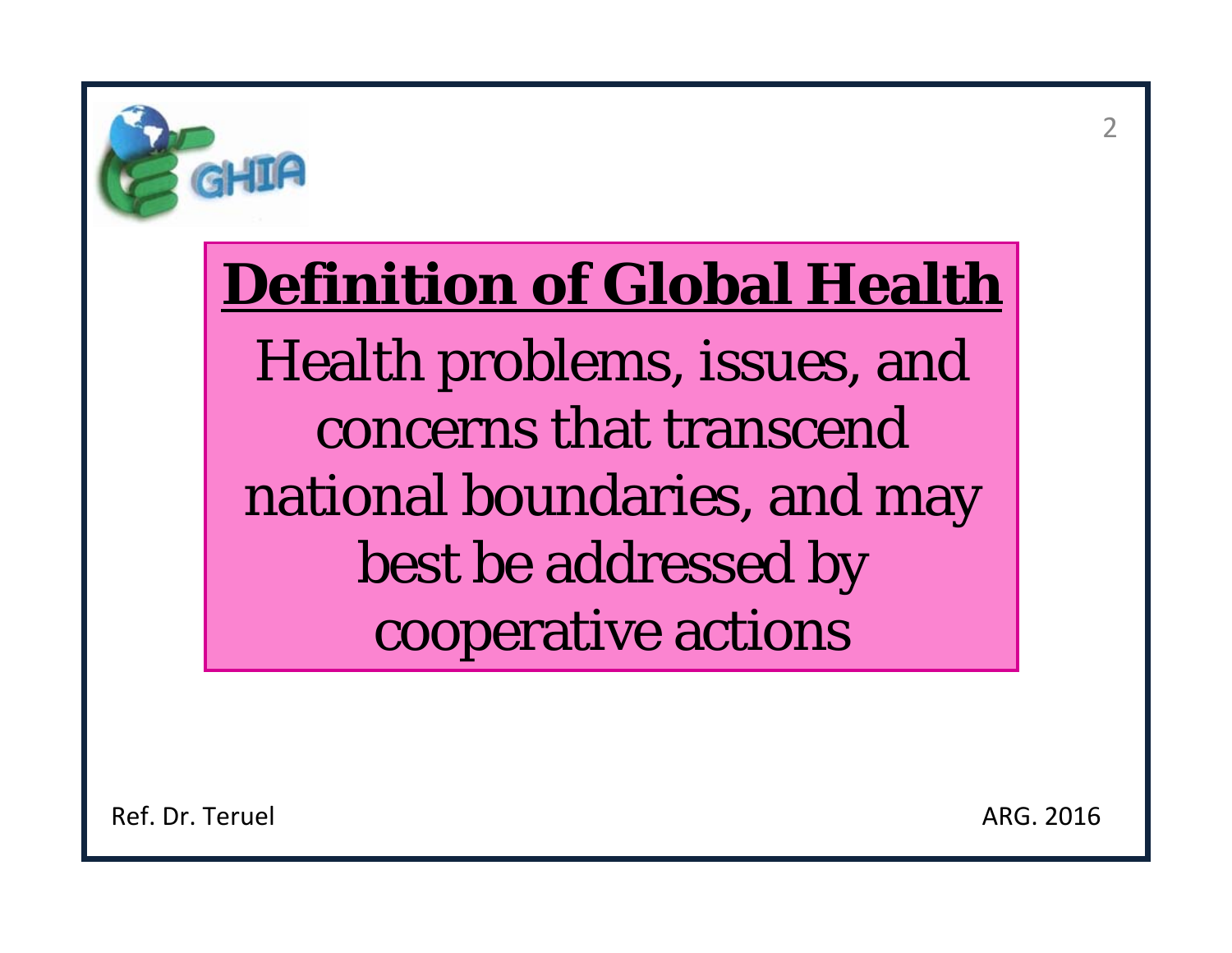

# **FEDERALISM**

Federalism is a system of Government in which the political power is divided between a Central/National Government and smaller Governmental Units.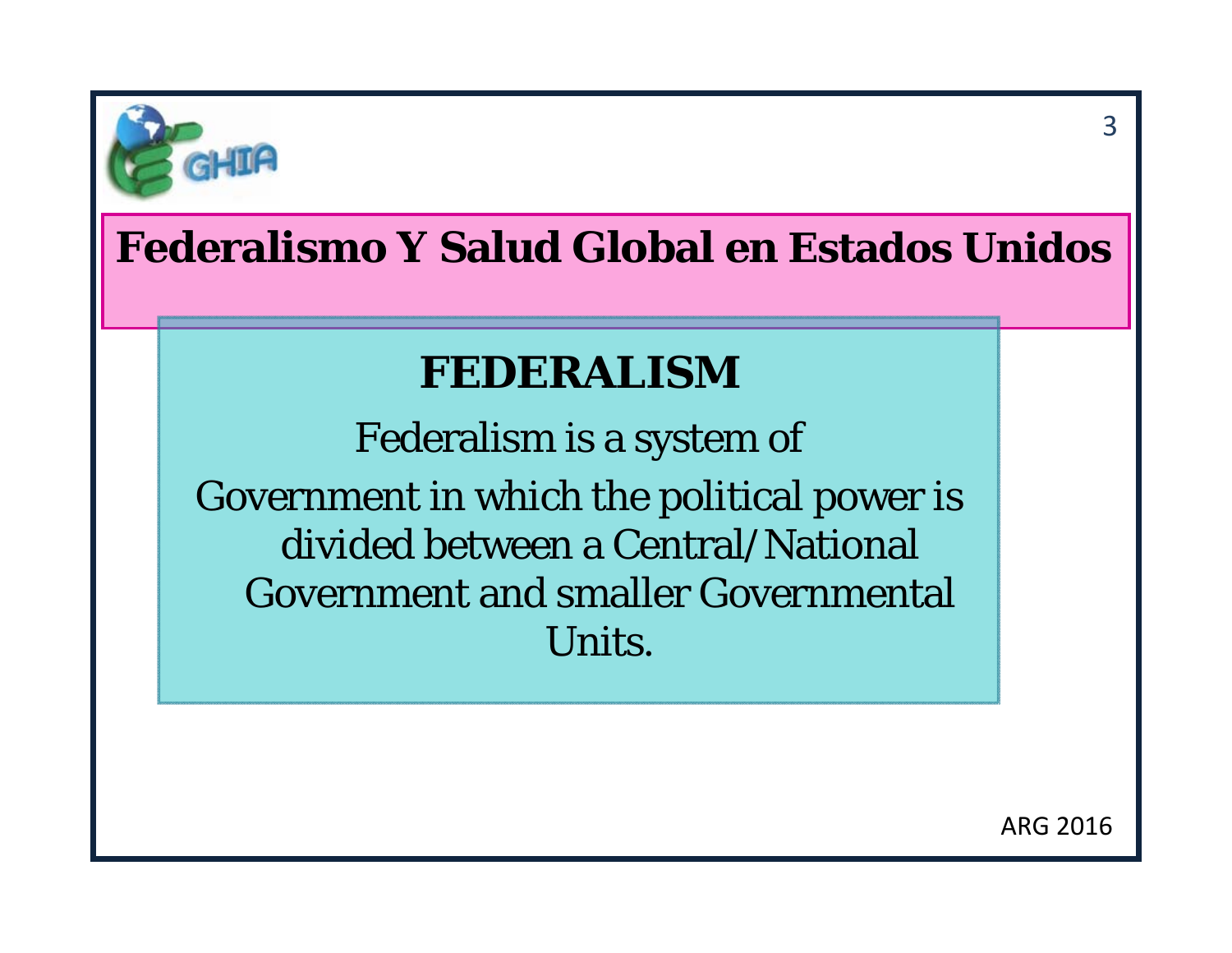

# **FEDERALISM**

- The Central Government is often called the Federal Government and the small units are called STATES or PROVINCES or COUNTIES.
- In a Federal system, the division of Powers is usually defined in thE CONSTITUTION.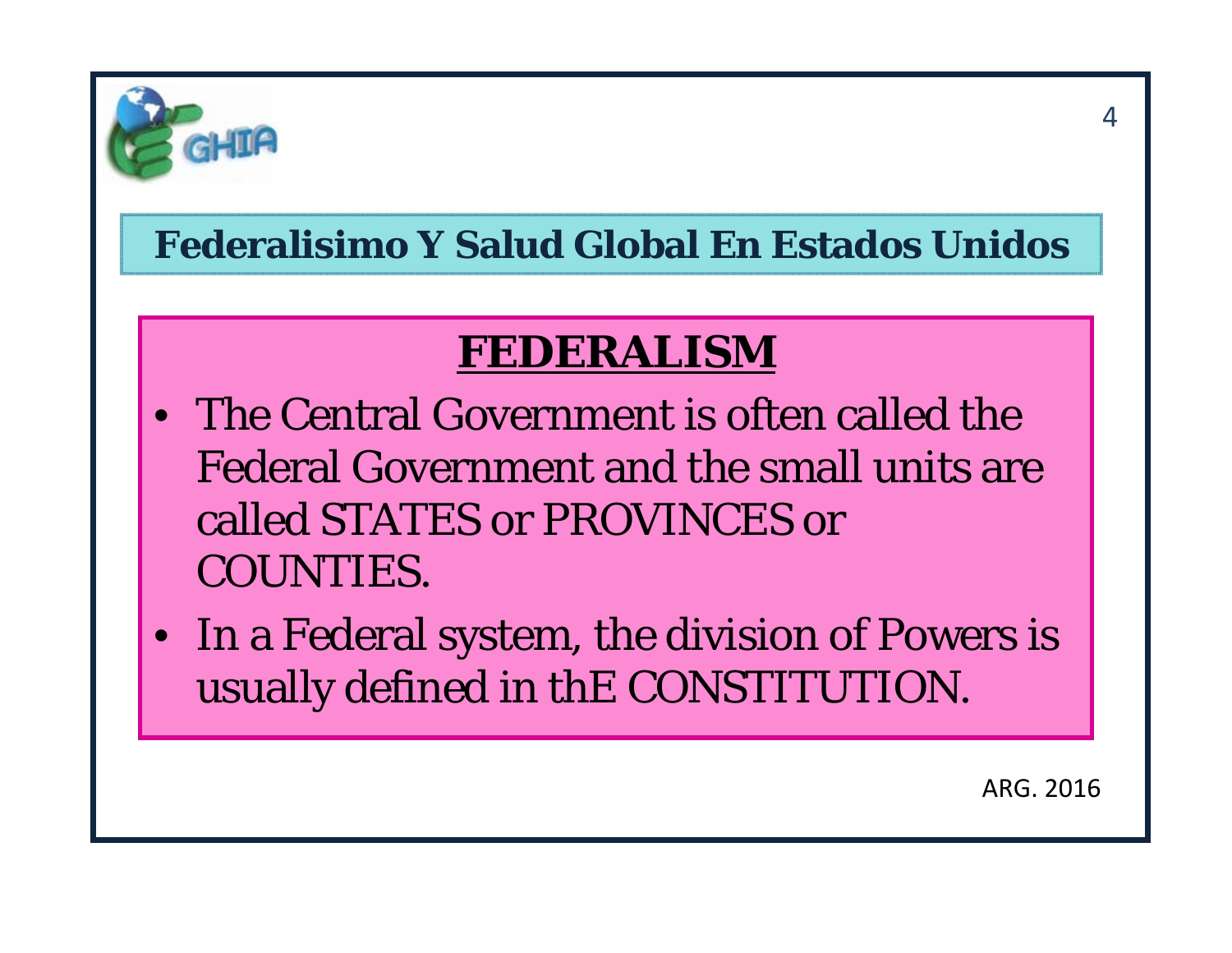

#### **HISTORICAL HEALTH EVENTS**

•HFA (year 2000). 1978 Alma-Ata Conference 1978 to 2000Dr. Horowitz, Dr. Acuna Dr. Macedo

•MDGs (year 2015) 2000 to 2015Dr. Alleyne, Dr. Ross

•UHC (2030) 2015 to 2030Dr. Etienne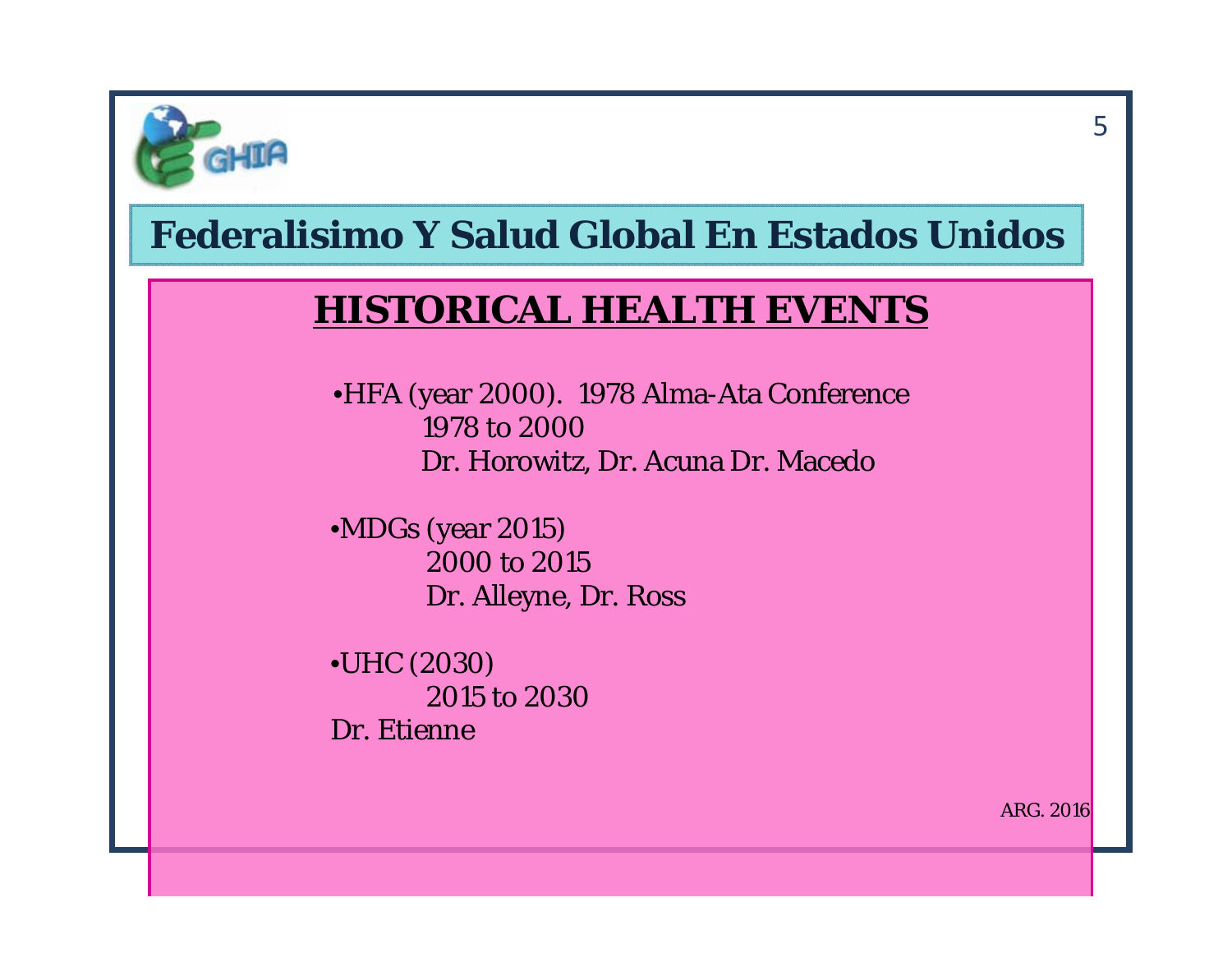

#### **MILLENIUM DEVELOPMENT GOALS**

#### **MDGs**

- **1. Reduce Child Mortality**
- **2. Improve Maternal Health**
- **3. Combat HIV/AIDS, Malaria, and other diseases**

ARG 2016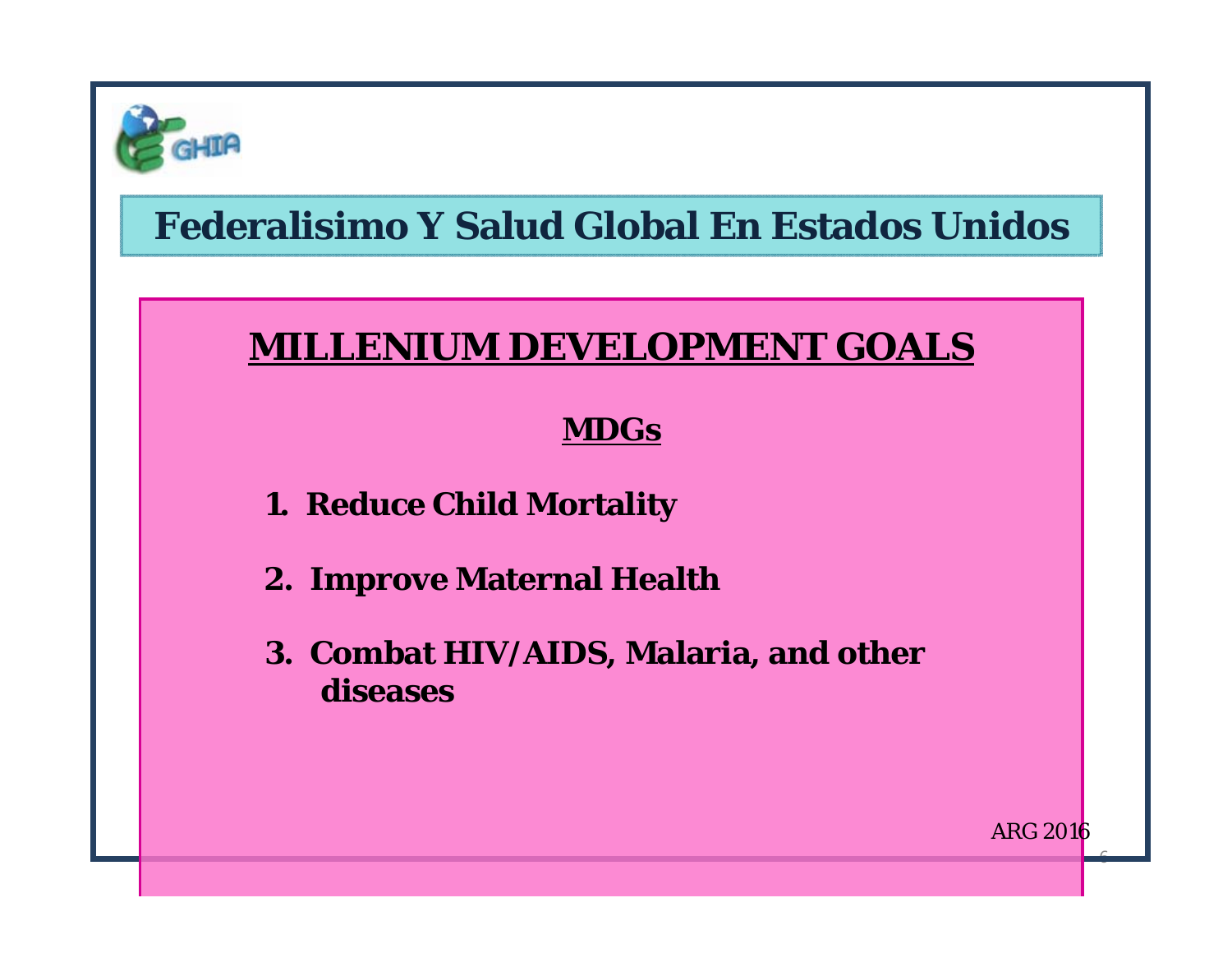

#### **DEFINTION OF UNIVERSAL HEALTH COVERAGE (UHC)**

**It is a situation where people who need Health Services shouldreceive them without undue Financial Hardship (WHO – R 2010)**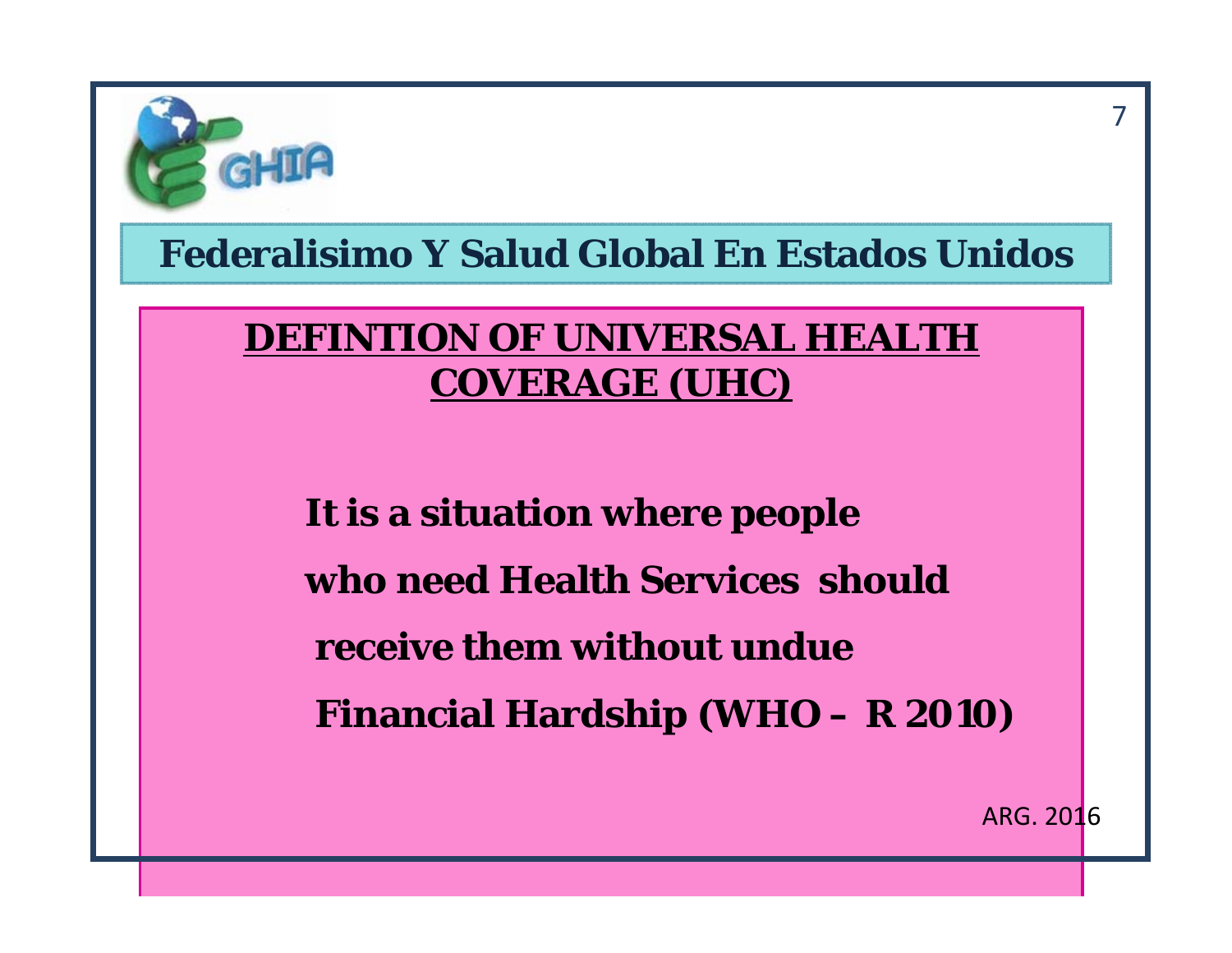

# **COMPONENTS OF UHC**

- •**Full Quality of Health Care**
- **Financial Protection**
- **Coverage for All the people.**

ARG 2016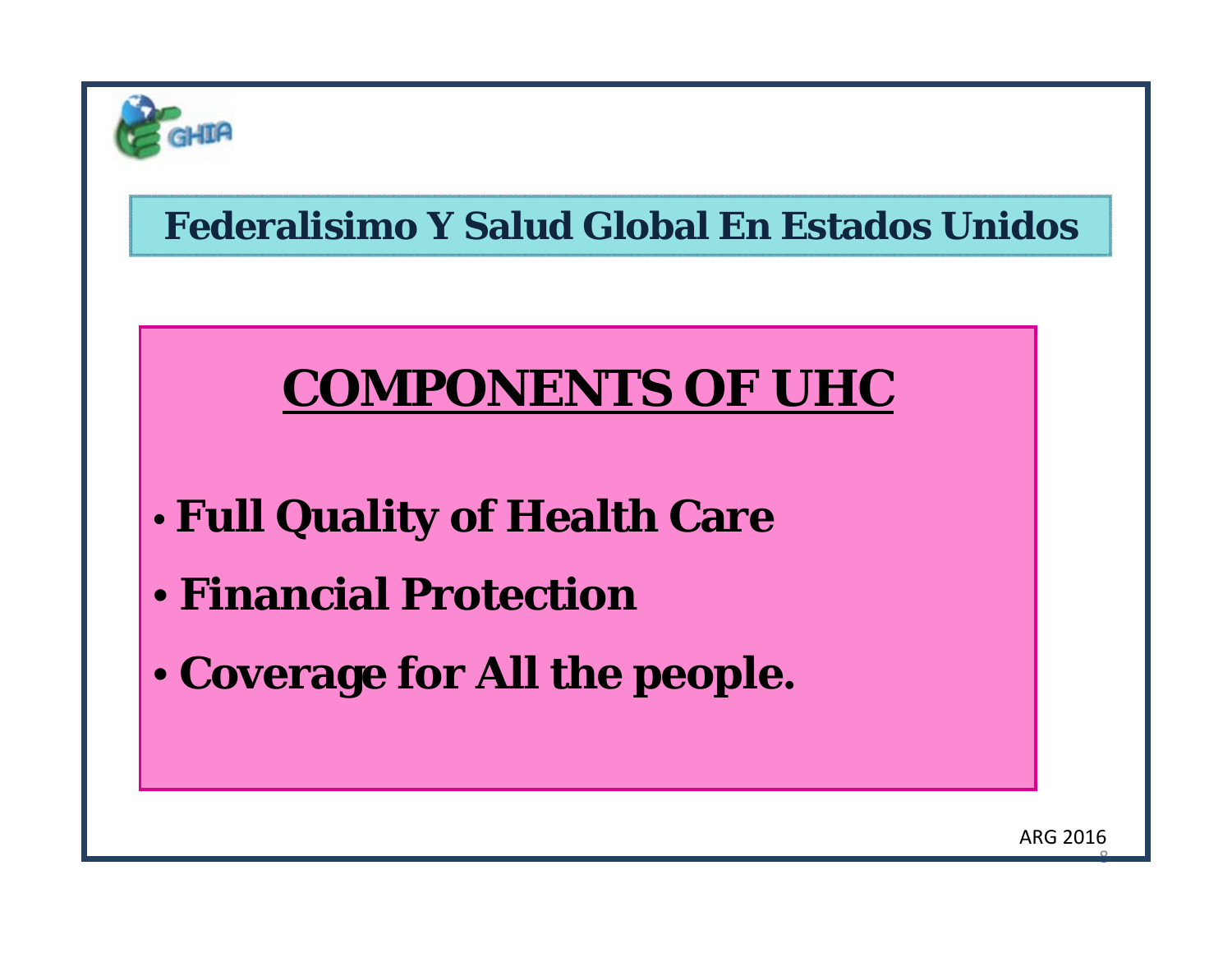

#### **DELIVERY OF HEALTH SERVICES**

- **•Private Sector** 
	- **·Physician**
	- **Hospitals**
	- **•Pharmacists**
	- **Laboratories**
	- $\cdot$ Other
- Public Fundings
	- $\cdot$ CDC
	- $\cdot$ NIH
	- **Infectious Disease Agency**
	- **·Research/ health programs**
	- at universities (grants)
	- **Others**
- Public Sector
	- **· HHS (Medicare)**
	- Defense (Vets)
	- Community Clinic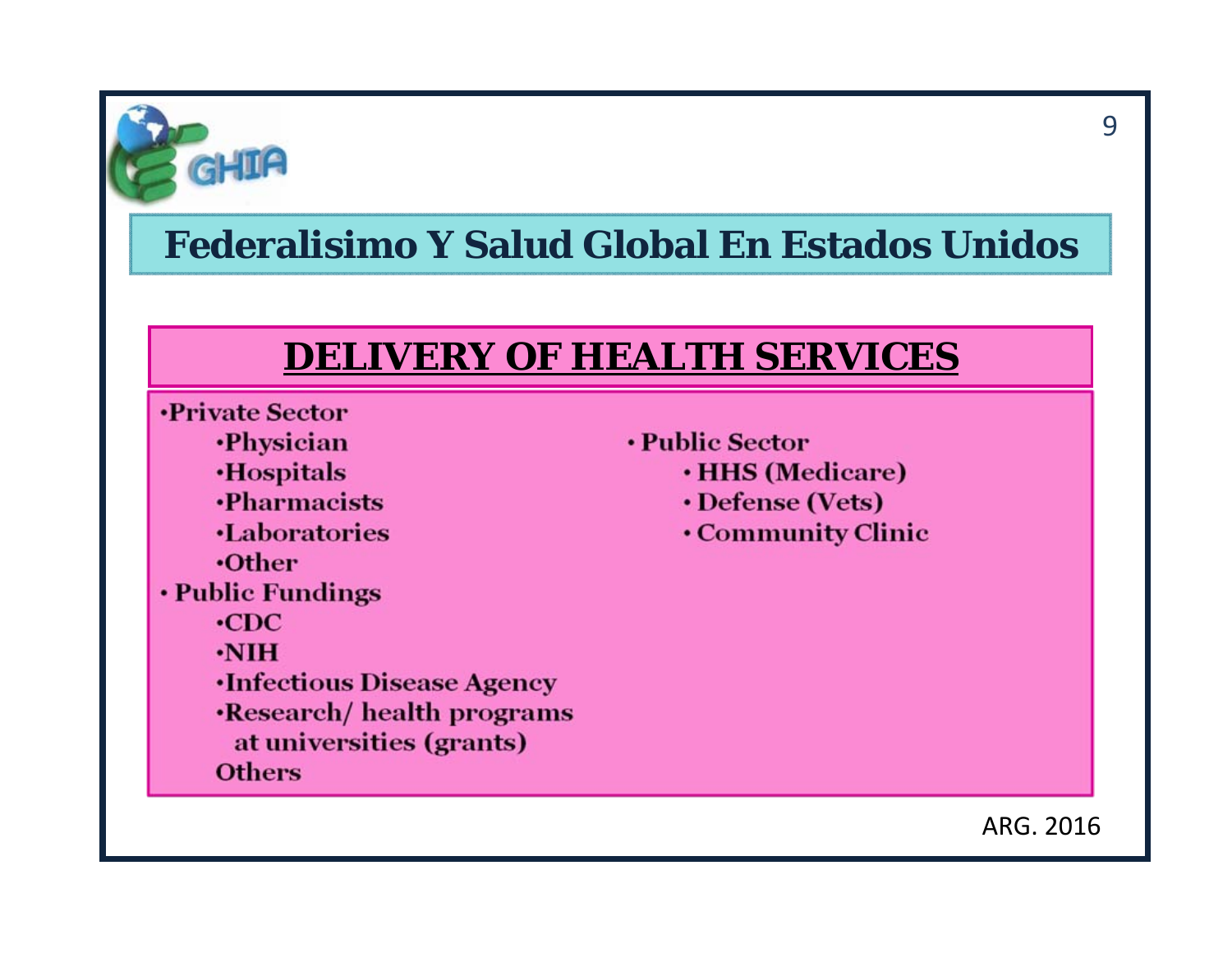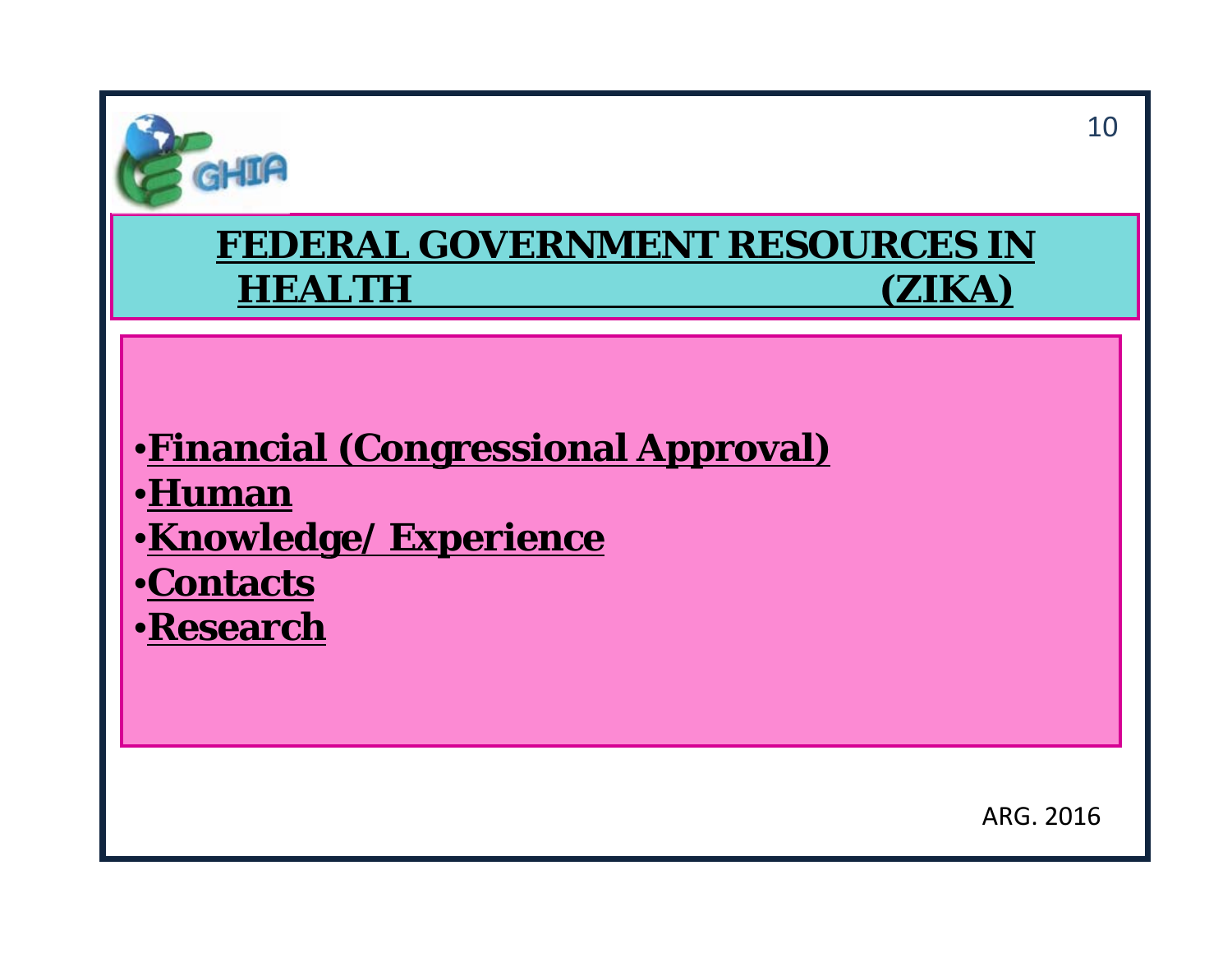

# "AFFORDABLE CARE ACT"USA

• On 23 March 2010, President Obama signed the Affordable Care Act into Law.

1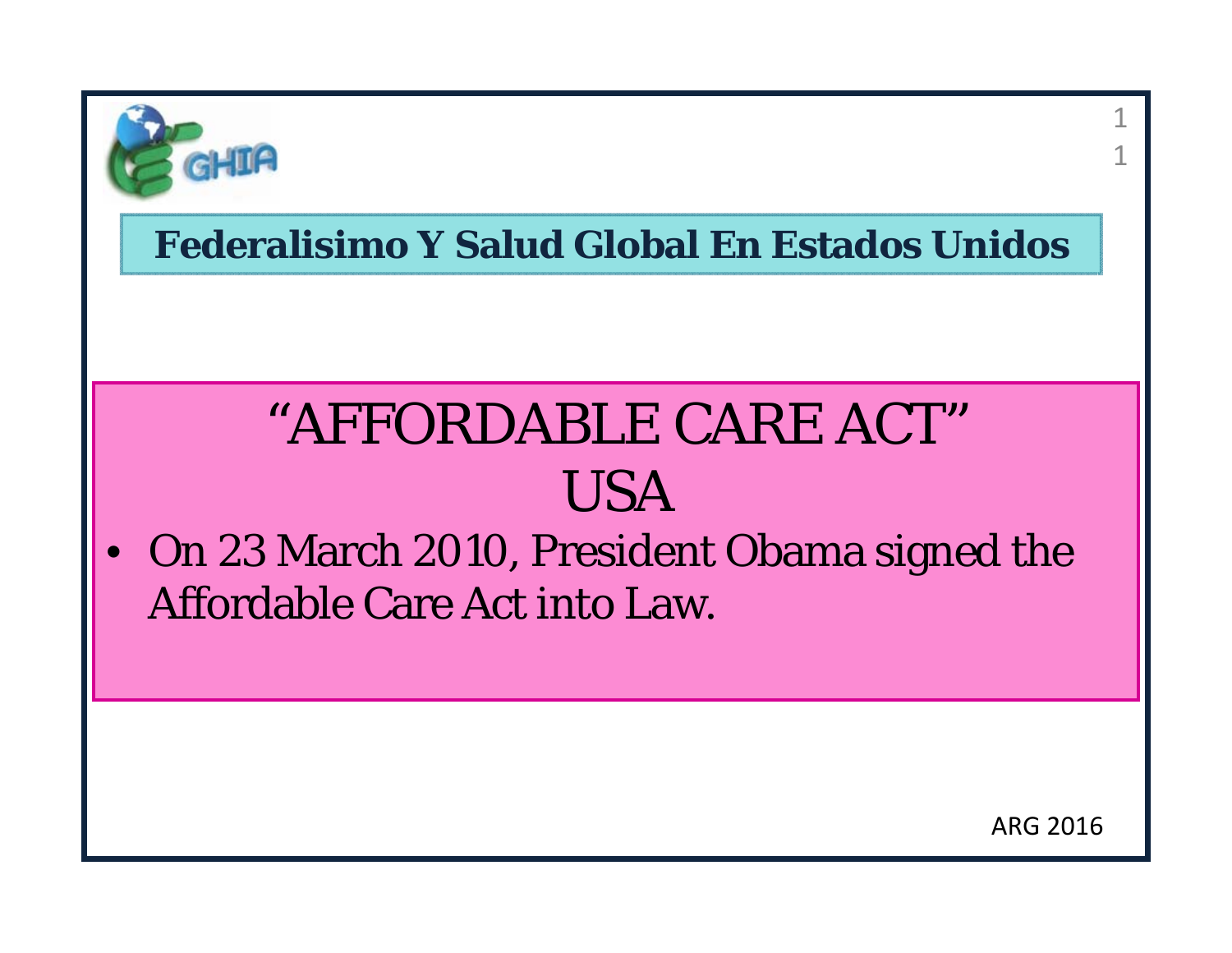

# **AFFORDABLE CARE ACT**

- **The ACA provides Americans with health security by putting in place comprehensive health insurance reforms that:**
- **Expand Coverage**
- **Hold Insurance Companies Accountable**
- **Lower Health Costs**
- **Guarantee more choices**
- **Enhance Quality of Care for All Americans**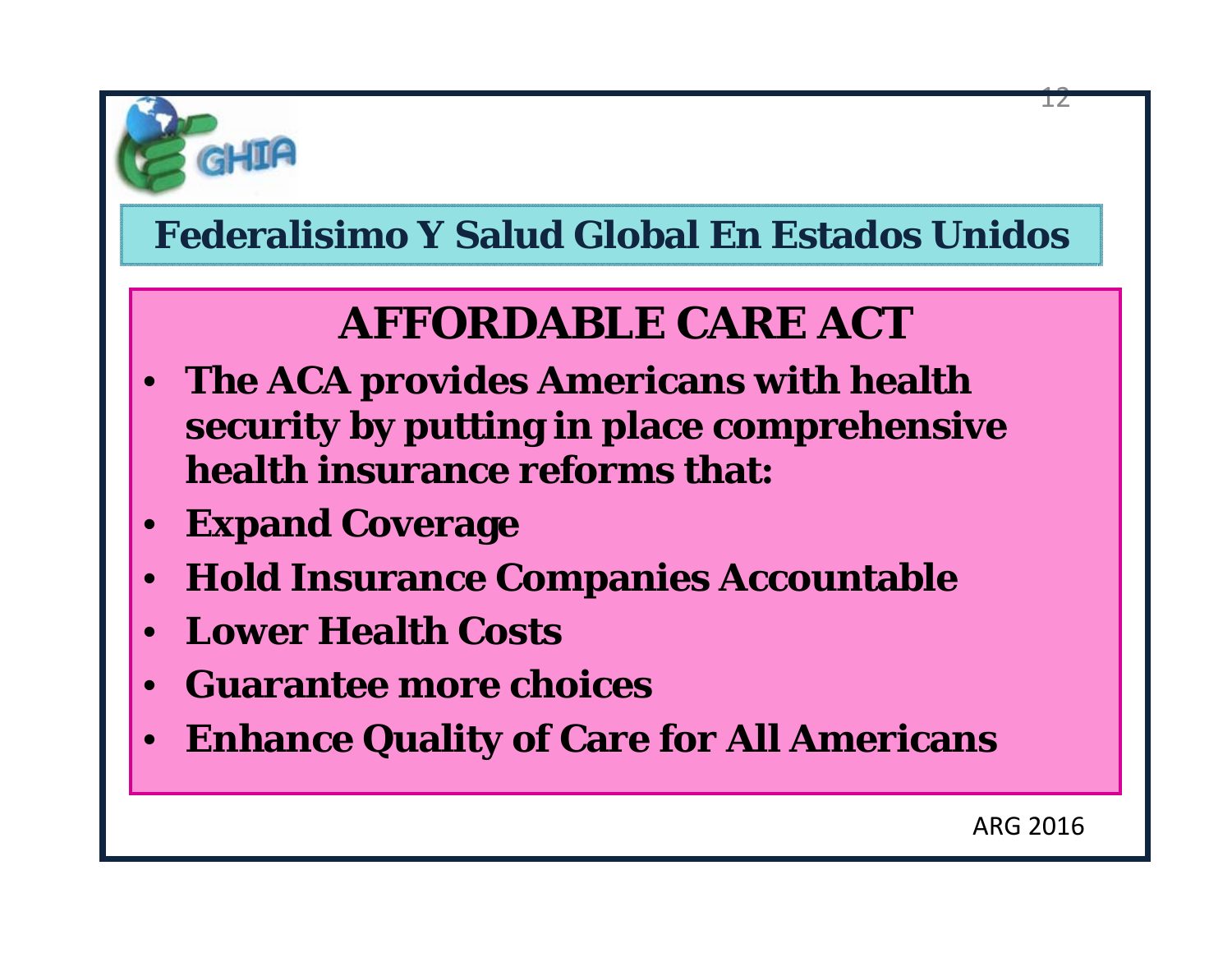

#### **AFFORDABLE CARE ACT "PROVISIONS** "

#### **There are 13 Provisions:**

- **Eligibility**
- **·Financing**
- **Information Technology**
- **•Coordination**
- **Benefits (Existing Conditions**)
- Community Long Term **Based Services**
- **•Prevention Ouality Control and Delivery of Services •Program Transparency ·Provider Payments**  $\cdot$ **ETC.**